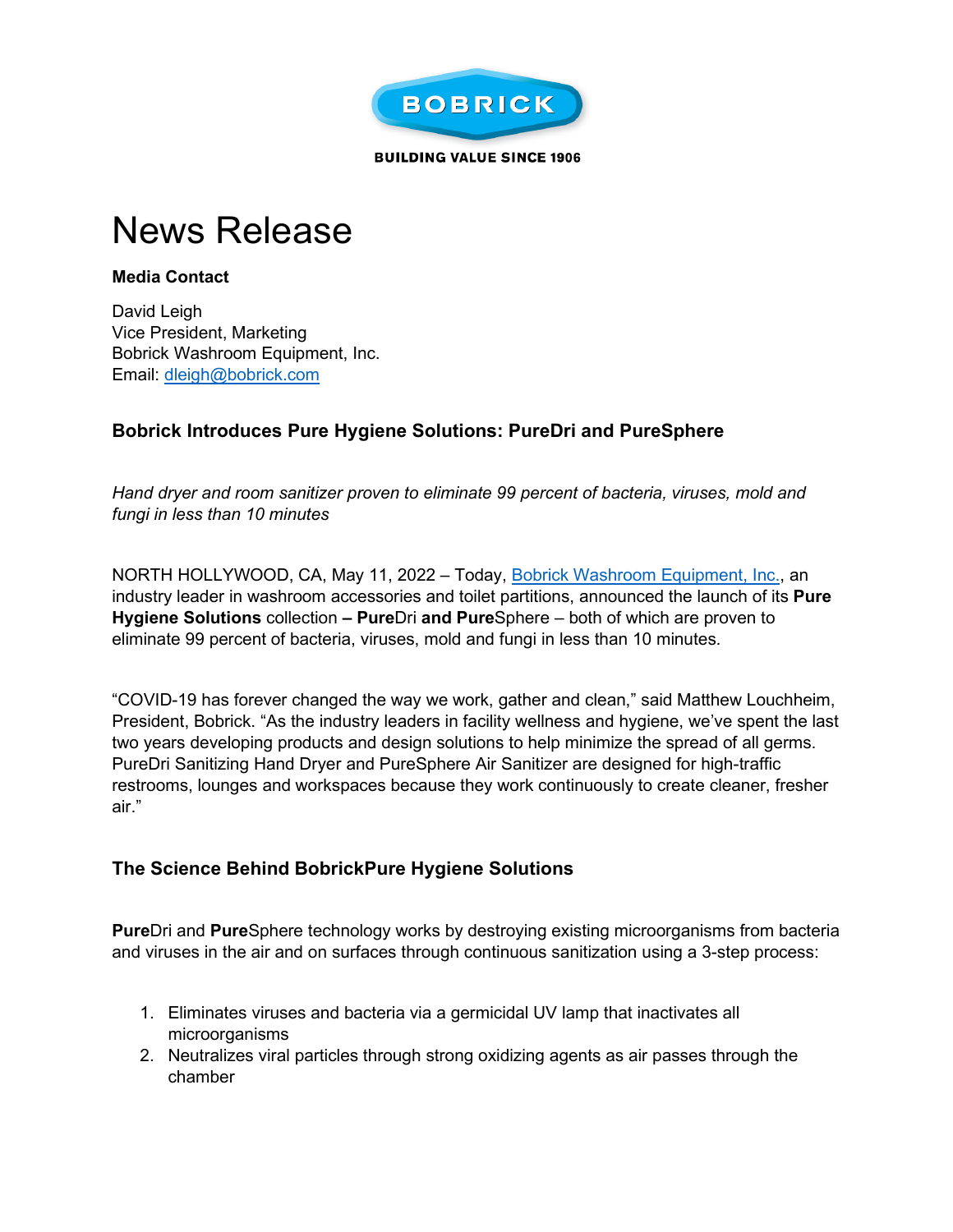3. Superoxide ions that neutralize airborne particles, causing them to drop to surfaces below

The PureDri Sanitizing Hand Dryer is a restroom device that protects hands with a blast of super-concentrated ionized air following the drying cycle, while providing continuous sanitization in rooms up to 215 square feet.

PureSphere Air Sanitizer purifies the air continuously using an internal UV lamp and ionic processes. In addition, the unit provides odor control, so rooms feel fresh and smell clean.

Bobrick's Hygiene, Health & Wellness Advisory Board, which includes experts in infection prevention, facility management, healthy design and manufacturing, worked with three independent research organizations in the United Kingdom including the Health Protection Agency, SGS and University of Leeds. The findings showed the neutralization of a variety of bacteria and viruses including:

- 100% air disinfection and elimination of E. coli, staphylococcus aureus and aspergillus fumigatus after 1 hour
- Surface disinfection and bacteria elimination achieved high results after 8, 24 and 48 hours

"The revolutionary UV+ technology of PureDri and PureSphere creates hygienic air and surfaces which promotes wellness and safety when installed in myriad areas such as washrooms, restaurants, workplaces and classrooms," added Louchheim. "The safety seal that is included with the installation of PureDri and PureSphere products shows patrons, parents and employees that they are surrounded by an environment safe from most bacteria and viruses."

To read more about the science and testing results behind BobrickPure Hygiene Solutions and to see case studies from early adopters, visit [bobrickpure.com.](https://t.nylas.com/t1/71/7rg545qc5ptvufi1x6imenc99/2/ddb5b91640875c69ac14dc171a535d252c3306928d4ea015d677a2db0d9e5790)

**Pure**Dri will soon be available through distributors across the United States and **Pure**Sphere will be available in Summer 2022. Find distributors by zip at [bobrickpure.com.](https://t.nylas.com/t1/71/7rg545qc5ptvufi1x6imenc99/3/19f518c89f24930bdc1d89e1b9351cf993b98ab374193592e7515b736189da61)

For high resolution images, please contact Joe Miksch at [jmiksch@pipitonegroup.com.](https://t.nylas.com/t1/71/7rg545qc5ptvufi1x6imenc99/4/fe058aa33533e14302738fe17ecb7ff4e5bcb1ea55d521424fc0fdf75b8f888b)

# # #

#### **About Bobrick Washroom Equipment, Inc.**

Bobrick Washroom Equipment, Inc. is a 112-year-old global washroom accessory, toilet partition and child accommodation company headquartered in North Hollywood, California, with seven